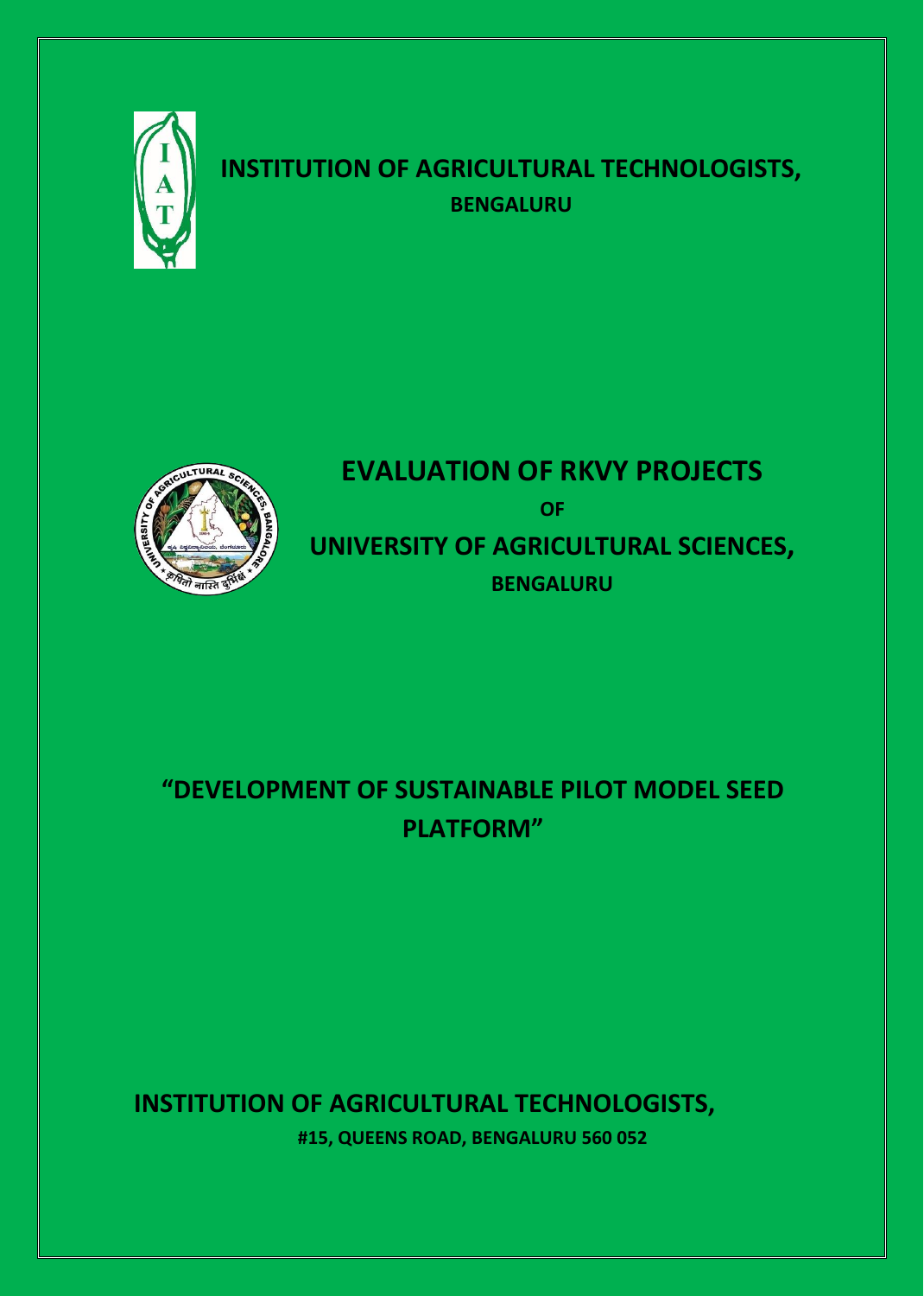## **"DEVELOPMENT OF SUSTAINABLE PILOT MODEL SEED PLATFORM"**

#### **EXECUTIVE SUMMARY**

Over 60 per cent of the Indian population continue to depend on agriculture and allied activities for their livelihood. Hence, growth of this sector is an essential perquisite for overall economic growth. Globally, India is the third largest producer of cereals, with only China and the USA ahead of it. India is  $2<sup>nd</sup>$  in rice, wheat and production of other cereals. It is the largest exporter of cereal products and offers huge opportunity for milling technology, up-gradation, automation, integration, fortification etc. India is 2<sup>nd</sup> largest global producer of fruits and vegetables with 254 MT production. Adoption of innovative technologies like protected cultivation, hydroponics and aeroponics have contributed to improvement in quality of horticultural produce.

 There are several domains which are of an interest to a farmer. A farmer might need information about the listed categories:

- crop planning (when to grow the crop, which crop to grow, seed variety related to the soil type, the time of harvest);
- buying seeds, pesticides, farm-equipment, and fertilizers, contact with the respective dealers;
- marketing applications (the available price in the current market);
- information applications (about the latest schemes, weather forecast, soil type, new techniques and tricks to increase productivity);
- for contacting farm specialists;
- for checking the available storage facilities;
- for post-harvest technologies.
- Access to weather information
- Outbreak of pests and diseases
- Demand/ supply of produces
- Availability of farm equipment

 To support this sector, Central and State governments have been launching new reforms, schemes and policies every year. New techniques and inventions are made to help the agriculture domain. However, the main problem is in the dissemination of the information down to farmers' level. Though, data is available in the forms of printed media, audio and visual forms, newspaper, Internet, etc., yet it is not available at the same place. The formats and structures of the available data are also dissimilar. For a typical farmer, it becomes very hard to understand and make usage this information.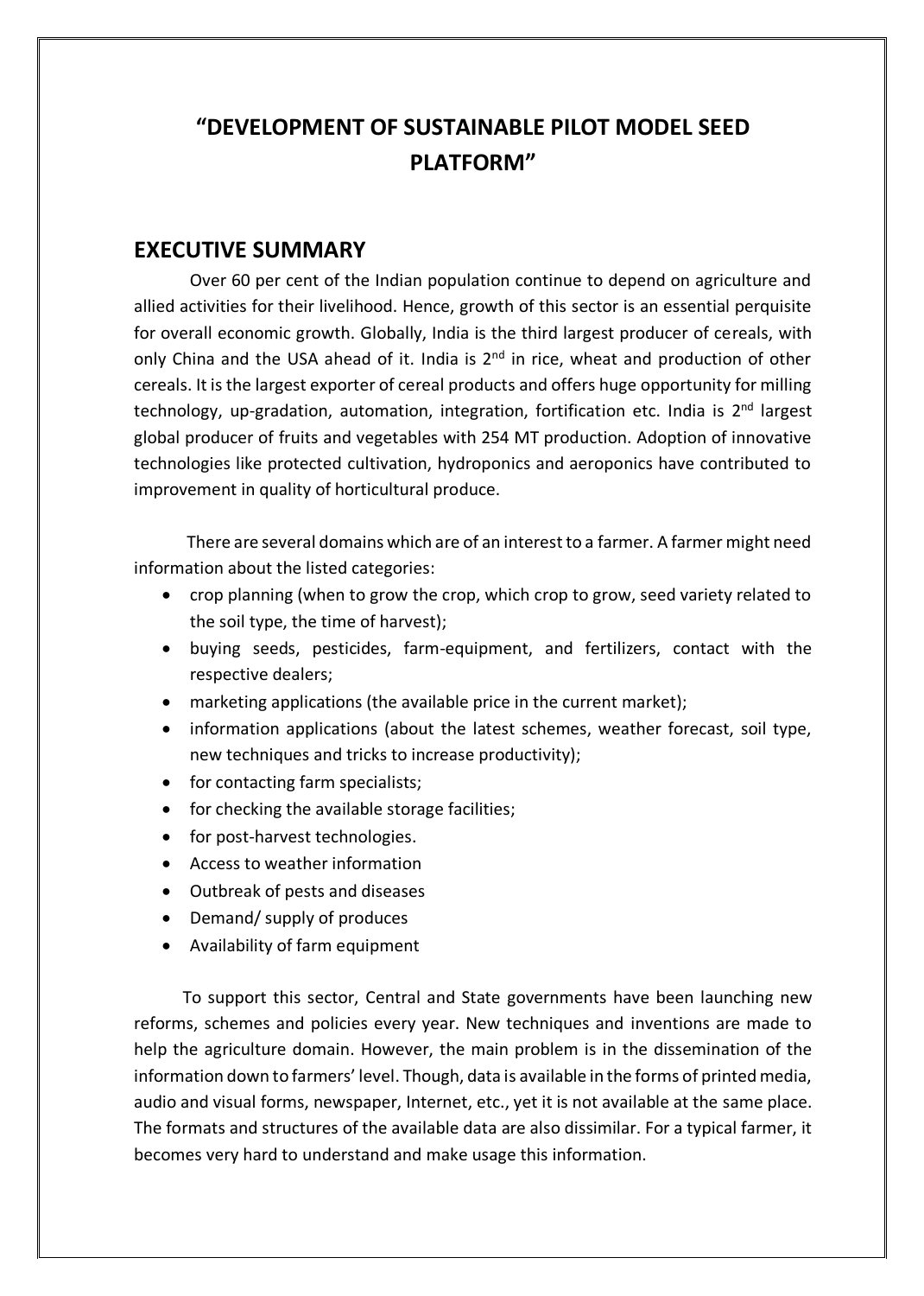The need for timely access to information for decision making in agriculture and allied sectors needs no emphasis. Keeping this is view, various options have been explored for transferring information to farmers in a timely and cost-effective manner. The potential of Information and Communication Technologies (ICTs) in enabling access to and exchange of information for farmers is evident. Among ICTs, there has been increasing use of mobile phones which is changing the agricultural communication process. The introduction of mobile phones has resulted in new services and applications. In the agriculture sector, these include access to market information, weather information, monitoring plant health, education, other services etc.

In the recent years, the usage of smartphones and Internet connectivity has largely increased in rural areas which shows their potential in spreading the agriculture-based information to the people. Smartphones have penetrated in almost all the environments where people carry out their everyday activities, and perform tasks that are normally run on personal computers. Also, mobile literacy is higher than computer literacy, even though mobile devices might have inconvenient user interfaces. Hence mobile applications are an amiable option for transmitting information to the people in villages and rural areas.

The growth of mobile communication technology is creating a number of opportunities for social empowerment, and grassroots innovation in developing countries. One of the areas with potential impact is in the contribution of mobile applications to Agricultural and Rural Development (ARD), by providing access to information, markets, and services to rural inhabitants (World Bank, 2012).

Studies reveal that mobile phones have a positive impact on sustainable poverty reduction and identify accessibility as the main challenge in harnessing the full potential (Bhavnani et al., 2008). Today farmers are receiving diverse facts or information about faming like seeds, crop selection, crop processes weather, fertilizer, pesticides etc. from various resources which are distributed on many different locations according to its origin, its processors, producers or vendors. It is true that the information is available by means of several applications, videos, images, but the problem lies in the fact that the information is not available at the same platform- a system which covers all the important information about all the domains of agriculture, and available at their location.

The advantages of mobile phones include: affordability, wide ownership, voice communication, and instant and convenient service delivery. Due to these, there is explosion across the world in the number of mobile apps, facilitated by the evolution of mobile networks and by the increasing functions and falling prices of mobile handsets (World Bank, 2012).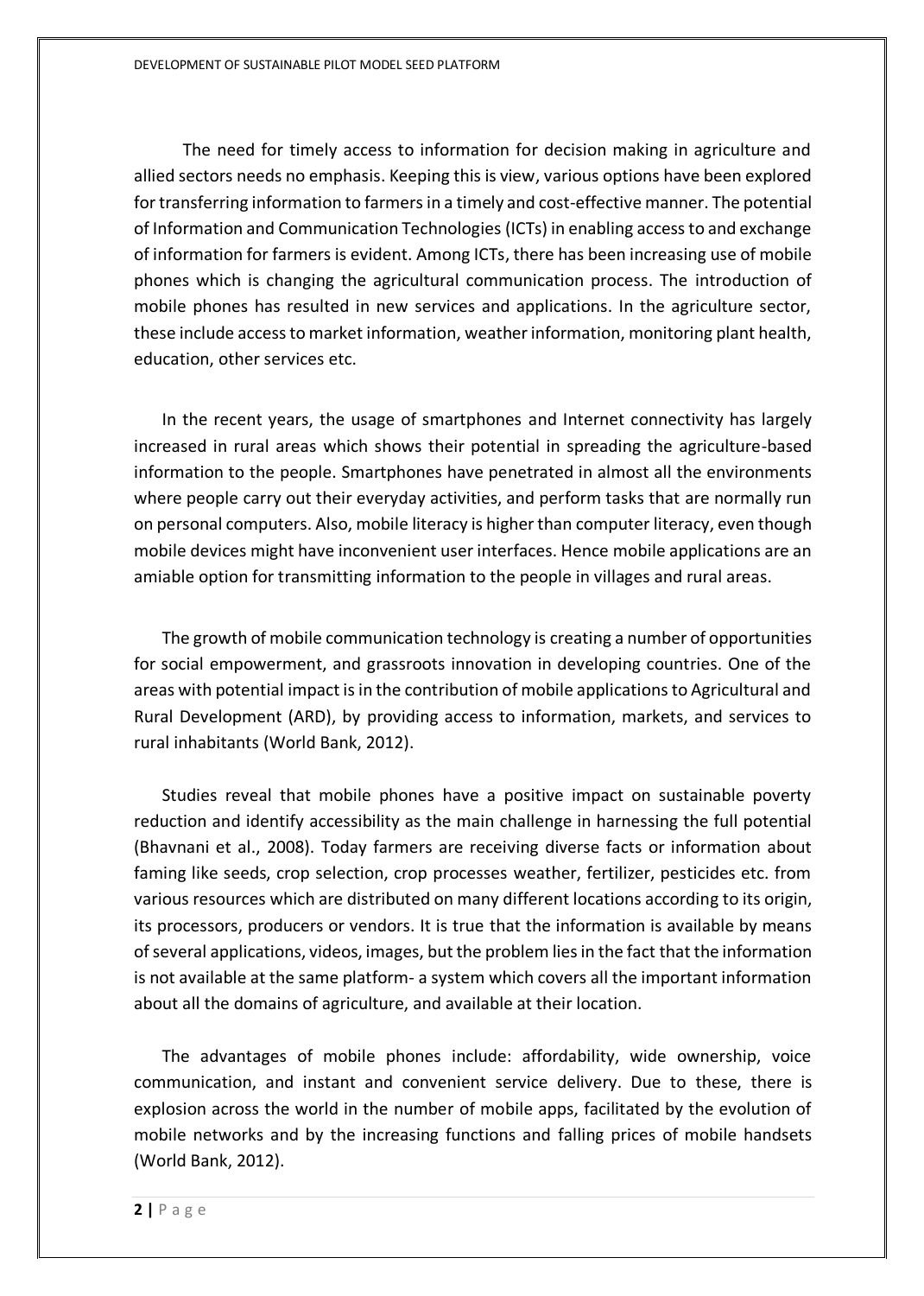The introduction of mobile phones has led to the development of new services and applications in agriculture for the benefit of farmers and other stakeholders. Services that started with occasional messages have evolved to multimodal and multimedia delivery of advisory and to m-agriculture applications for smartphones. These services are addressing the information and communication gap between farmers and extension personnel and giving a bargaining position to farmers (Saravanan, 2014). Access to information on new varieties, inputs such as seed, fertilizers, machinery, price information, weather, pests and diseases, nutrient management at the right time can help farmers get access to crucial information to support activities from production to marketing.

There is an increasing number of mobile apps providing access to agriculture and allied sector information. A mobile application is a software on a mobile phone handset or tablet computer that enables a user to access specific information; make payments and other transactions; send messages; etc. The application (app) is downloaded (for free or for payment) from a wireless network from an online store and may require a live connection to function effectively.

Farmers need timely information in response to their specific needs. There are mobile applications that provide latest agricultural information about trends, equipment, technologies and methods being used, help identify pests and diseases, provide real-time data about weather, early warnings about storms, local markets offering best prices, seeds, fertilizers etc. In addition, farmers can also interact and get guidance from agriculture experts across the country via the apps. These apps help in providing market information, facilitating market links, providing access to extension services, farm related information etc.

Government of India has launched a number of web and mobile based applications (Annexure I) for dissemination of information on agriculture related activities, free of cost, for the benefit of farmers and other stakeholders (Bhasker and Lakshmi Murthy, 2017). There are apps also developed by agricultural institutions, private sector, NGOs. These apps are disseminating information from agricultural research and extension to farmers and other stakeholders and facilitating exchange of information among stakeholders.

Among the various input based technologies for improving crop production, Seed has emerged as an important input, which has a great bearing on yield of the crop. Most of the technological innovations aimed at improving crop yields are still seed oriented. Seed is the basic and most critical input for sustainable agriculture. The response of all other inputs depends on quality of seeds to a large extent. It is estimated that the direct contribution of quality seed alone to the total production is about  $15 - 20\%$  depending upon the crop and it can be further raised up to 45% with efficient management of other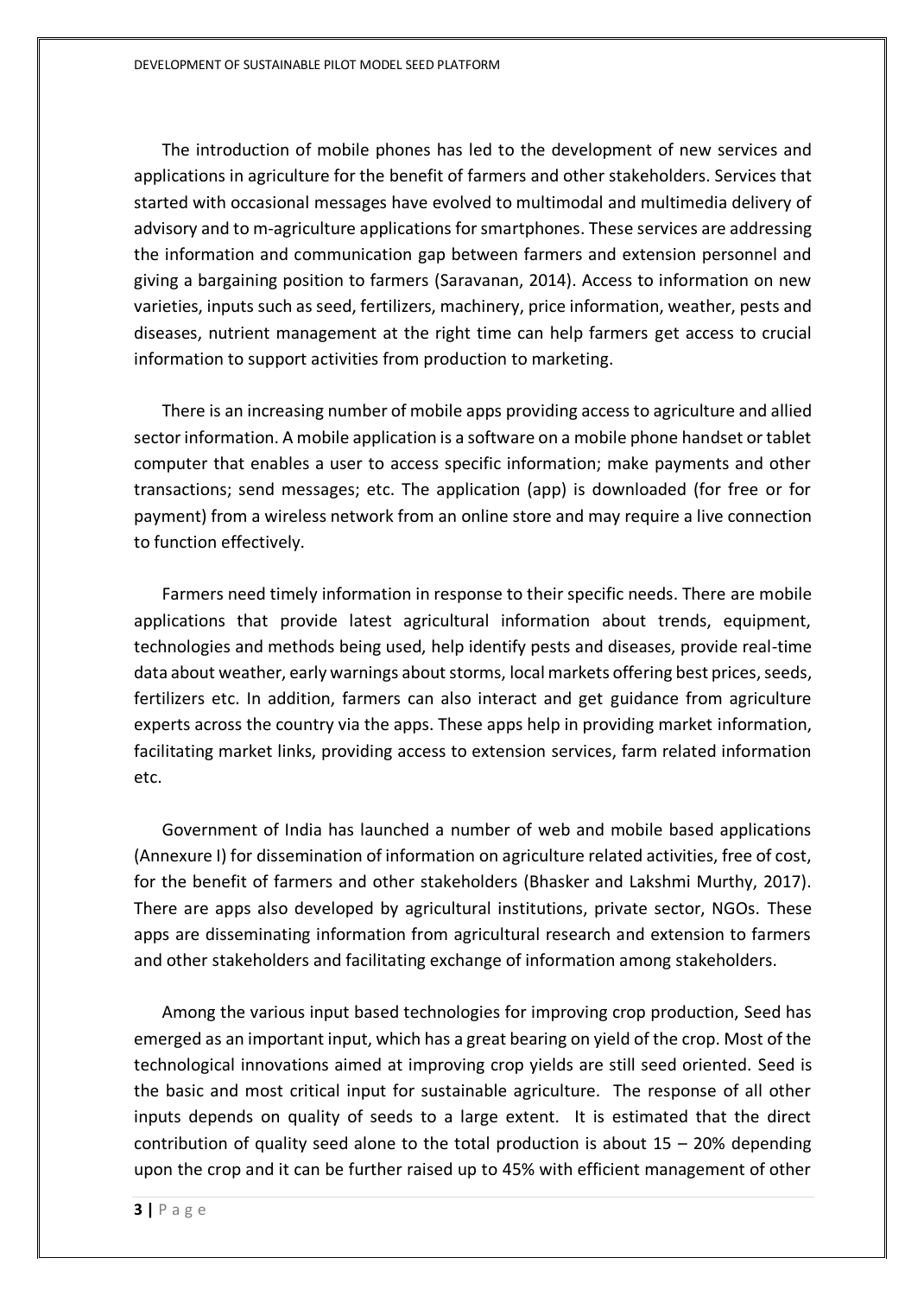inputs. Efforts are continuously made to increase crop yields by genetic manipulation of the seed aimed at sustained expression of its vigour. The efforts presuppose availability of such genetically superior seeds to farmers for commercial production. This can be achieved by scientific seed production techniques. The earlier times when farmer used to make use of his own seeds is no longer valid after the arrival of hybrid varieties, which can be used for one generation only. To make available quality seeds to the farmers, seed production and processing have emerged as important activities in all crops.

Keeping the above in view, the project **"DEVELOPMENT OF SUSTAINABLE PILOT MODEL SEED PLATFORM"** was taken up by University of Agricultural Sciences, Bengaluru with Rashtriya Krishi Vikas Yojana funding. The project was implemented from 2017-18 to 2020- 21. The details of the project are as under:

| $\mathbf{1}$ . | <b>Title of Project</b>                                                 | $\ddot{\cdot}$ | "DEVELOPMENT OF SUSTAINABLE PILOT<br><b>MODEL SEED PLATFORM"</b> |
|----------------|-------------------------------------------------------------------------|----------------|------------------------------------------------------------------|
| 2.             | Nodal<br>officer<br>and<br><b>Principal</b>                             |                | DR. S. RAJENDRA PRASAD                                           |
|                | Investigator                                                            |                | Vice Chancellor, University<br>of                                |
|                |                                                                         |                | Sciences, GKVK,<br>Agricultural                                  |
|                |                                                                         |                | Bengaluru                                                        |
| 3.             | Implementing Institution (S) and<br>other collaborating Institution (s) |                | Dr. K. Vishwanath, Associate Professor,<br>Dr. Parashivamurthy   |
| 4.             | Date of commencement of Project                                         | $\ddot{\cdot}$ | 2017-18                                                          |
| 5.             | <b>Approved date of completion</b>                                      | $\ddot{\cdot}$ | 2020-21                                                          |
| 6.             | <b>Actual date of completion</b>                                        | $\ddot{\cdot}$ | 2020-21                                                          |
| 7.             | <b>Project cost</b>                                                     |                | Rs. 81 lakhs                                                     |

The objectives of the project are as follows:

- 1. To provide a common platform for the seed producers, consumers and seed stakeholders for furtherance of the sustainable agro production system.
- 2. To develop and update the data base of all the private and public sector seed producers, organizations and their products (Varieties/ Hybrids) details/ performance etc.
- 3. To have data base of region-wise and season-wise growers/ cultivators/ different stakeholders of seed.
- 4. To establish linkages with seed producers, growers, seed dealers and all seed stakeholders including farmers.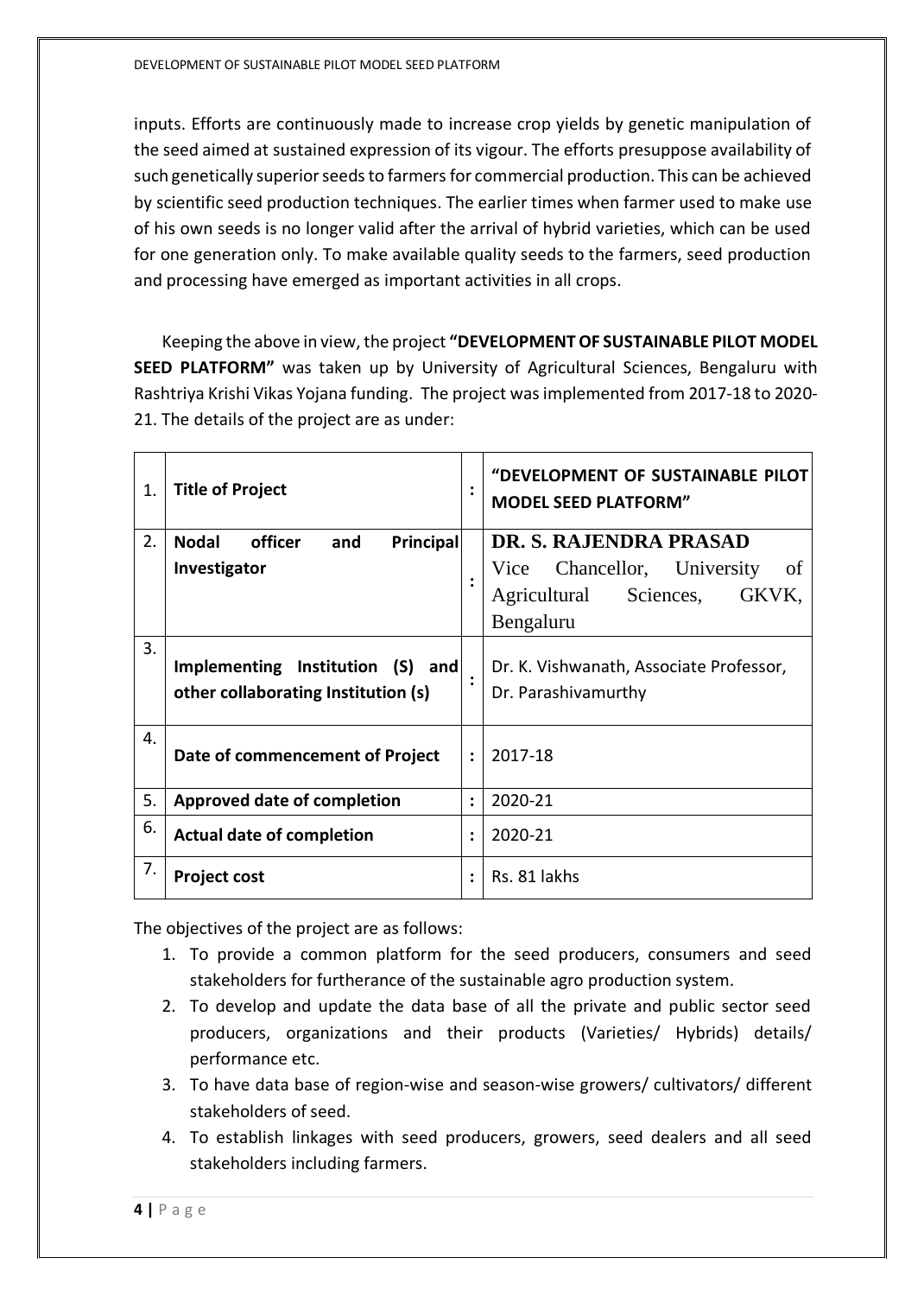- 5. To arrange interaction meetings at periodical intervals for effective functioning.
- 6. To arrange technical knowhow, do-how, timely guidance and technical expertise/ inputs for successful crop harvest.
- 7. To provide market information on regular basis.
- 8. To promote formation of Farmers' Producer Organizations/ companies for easy access of seeds to the end users.
- 9. Any such other objectives as deem fit for smooth functioning of the platform.

The project was implemented from 2017-2020 at National Seed Project, University of Agricultural Sciences, Bengaluru to strengthen the seed delivery system and improve the socio-economic status of the farmer.

The project was implemented in systemic manner by gathering information from farmers, seed and other inputs dealers, private and public seed producing companies/ agencies. Based on the information obtained, a web page and a mobile app named as "BEEJ AADHAR" were designed and developed in both Kannada and English languages. Information collected and updated from private and public seed companies (NSC, KSSOCA, Agricultural department, All agricultural universities etc.,) included company name, place, category, crop, variety, features, class of seeds, quantity of seeds, region, season, cost of seeds per quintal, seed rate, package of practices, source of seeds/ dealers, contact person, supplying area of seeds, seed production area etc. Information collected and updated on farmers producing seeds included farmer name, address, seed category, crop, variety, growing since, season, to whom they produce, post harvesting methods, procurement cost etc. Similarly information on seed dealers viz., dealer name, address, seed category, crop, variety, class of seed, cost of seed etc., were collected and updated to the app and also information of farmers who are cultivating and maintaining tradition varieties were also collected and updated viz., farmer name, address of farmer, location, state, area, crop group, variety, season, available for sale, quantity of seed available, cost, methods followed for germination, seed storage techniques, award name etc.,

Package of practices are very important for farmers to produce quality seed. Hence, in addition to seed stake holder's details, this app also contains the details about package of practices and advance technologies recommended by University of Agricultural Sciences, Bengaluru. The package of practices includes information like introduction of crop, method of cultivation and management, mechanization, insect and disease management, harvest and post-harvest management etc. Information related to traditional variety conservers and awardees were also updated in the app.

The updated app was launched during Krishi mela, 2018 of University of Agricultural Sciences, GKVK, Bengaluru by former Chief Minister of Karnataka Mr. H. D. Kumara Swamy.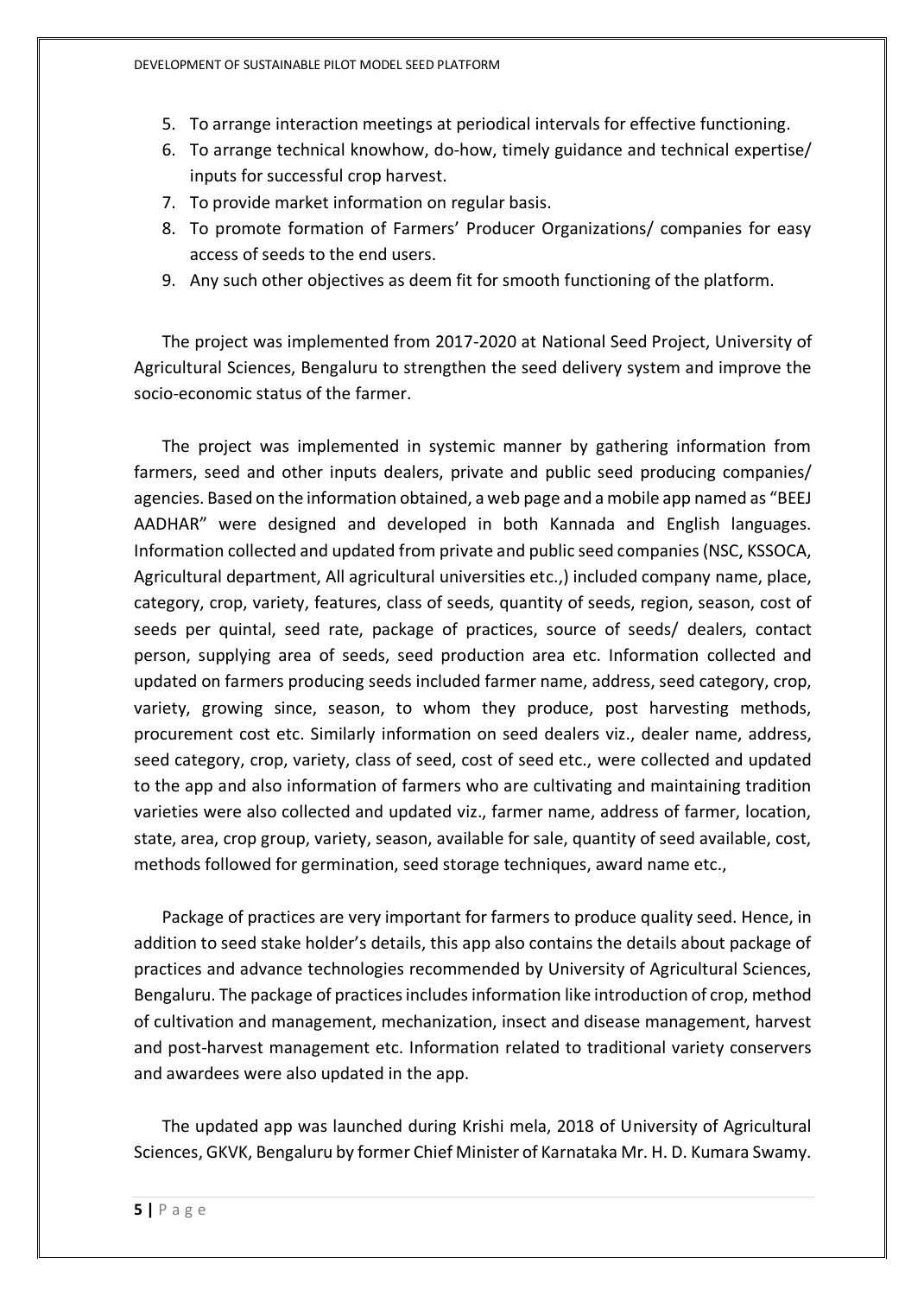#### **SALIENT FEATURES OF BEEJ AADHAR APP**

Beej Aadhar is a mobile app which provides common platform for the seed producers, consumers and seed stakeholders for furtherance of the sustainable agro production system. It provides information on all hybrids/ varieties developed, land races, etc., field tested and being distributed from all type of seed producers to the farmers or farmer's organizations, availability, cost of seeds also establishes organic linkages between seed producers and growers besides providing information of package of practices and advanced technologies.

The app has been developed in both English and Kannada. The user has to register for use of the app. The registration is done by providing the mobile phone number and a password. The category of the user, viz., farmer, seed producer, academic etc., is also recorded at the time of registration. After registering the user can log in to the app by using his mobile number and password. By selecting any one of the above options, information relevant to that topic can be accessed. By accessing "Public Seed Companies", all the information on different crop seeds produced and marketed by the public seed companies like Karnataka State Seeds Corporation can be obtained. By accessing "Private Seeds Companies", information on crop seeds produced by different private seed companies can be obtained. Similarly, information on farmers producing seeds and dealers marketing seeds can be obtained.

In addition, information on package of practices for different crops, farmer varieties registered under PPV and FRA, farmer awardees recognized by PPV and FRA, advanced technologies for different crops, and service links to several services like seed testing labs, soil testing labs etc can be accessed.

For the popularization and further improvement of the app, one day workshop (Seed day cum) was conducted on 26th April 2019 at University of Agricultural Sciences, GKVK, Benagaluru. On this occasion seeds were distributed to progressive farmers to encourage them for quality seed production and also organized exhibition for traditional variety maintainers to showcase their products for encouraging other farmers and NGO's. Leaflet on information about Beej Aadhar app was released at this workshop.

To create awareness about Beej Aadhar app among seed producing farmers and dealers, training programmes were organized at all the Krishi Vignyana Kendras of University of Agricultural Sciences, GKVK, Bengaluru and also at J.S.S. Institute of Engineering, Mysore in collaboration with Raitha Snehi Farmers Producers company. The suggestions given by the seed stakeholders were also considered for further improvement of the app.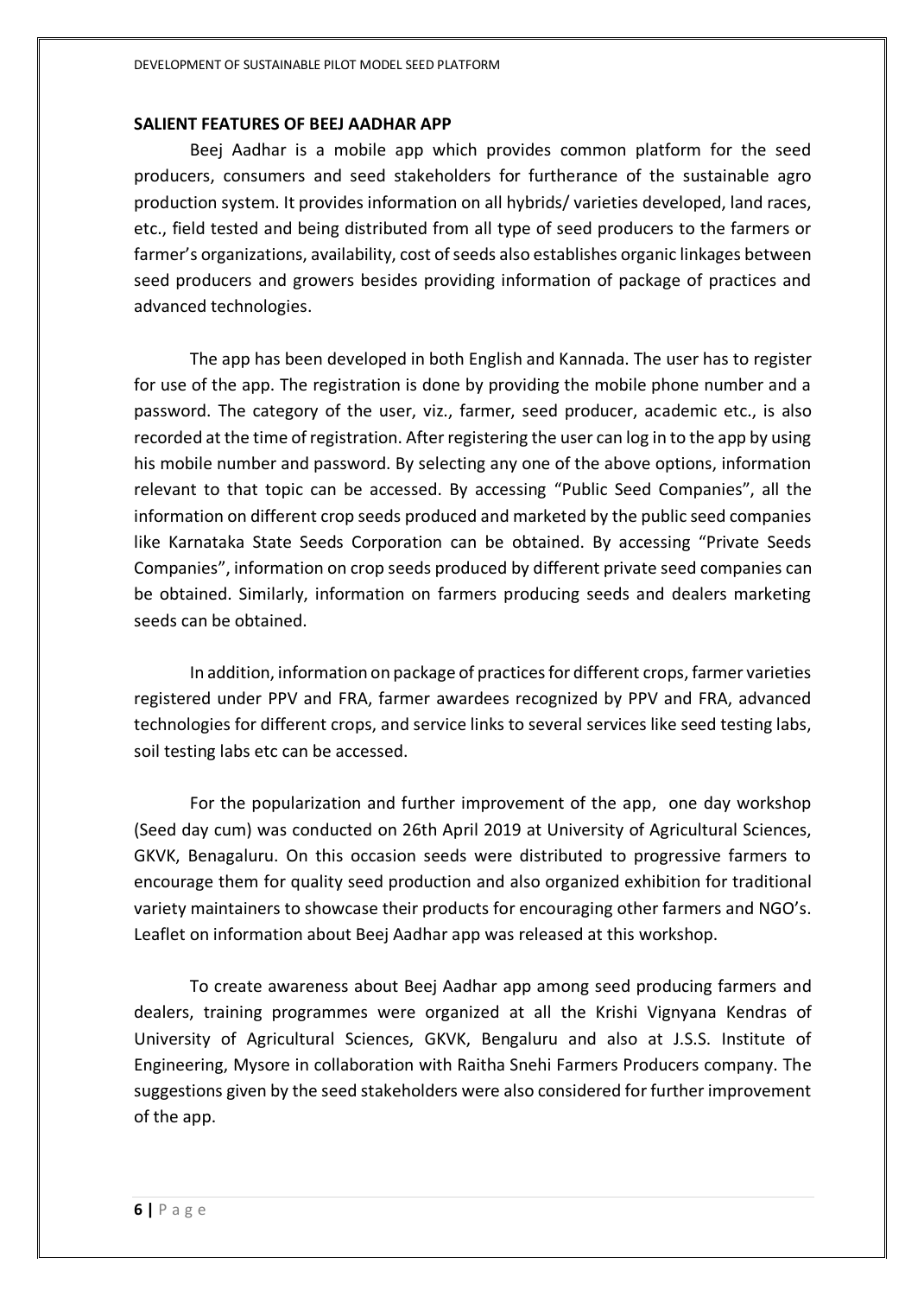It is observed that the app provides information on crop seeds developed by 12 public sector, 21 private sector companies besides 112 seed dealers and 104 farmers producing seeds. The crop seeds today are available from more than 500 government and private seed companies and more than 7,00,000 dealers network in the country. Of these 208 private seed companies including 21 seed companies producing vegetable seeds exclusively have more than 80% share in the country's seed production. Most of these companies are not included in the app. The lists of dealers and farmers are also very less compared to the total number of seed dealers in the state and farmers selling their own seeds. There is need to include all the seed companies in the state for the app to be meaningful and useful to the farmers. Lists of public and private seed companies can be collected from the State Seed Producers' Association.

The package of practices and the advanced technologies given in the app are useful to the farmers. However, information on standardized indigenous technologies, information on use of biofertilizers and biopesticides should have been included as these technologies are gaining farmers' interest nowadays. Information on Contingent Crop Planning on real time basis should be included which will be useful to the farmers for crop planning depending on climatic variations.

The app is user friendly and can be easily accessed. There are more than 145 apps dealing with various agricultural activities in the country. The mobile apps developed by Mobile Seva Division, Ministry of Agriculture and Farmer Welfare, Government of India like Kisan Suvidha, Agrimarket, crop insurance, Pusa Krishi and MKisan are comprehensive and contain complete information on all aspects covered by the apps. There is need to improve the Beej Aadhar app on similar on similar lines. Information given in Mobile apps such as seed calculator, NPK calculator, Fertilizer calculator can also be added in Beej Aadhar app.

While adequate publicity has been given to the Beej Aadhar app developed by University of Agricultural Sciences, Bengaluru, the number of hits observed appears to be miniscule compared to the farmer population in the State. There is need to popularize use of the app among the farmers and seed producers. The public and private seed producers and dealers should be used as change agents to popularize the app among the farmers. The line departments can also be roped in for the purpose as most of the seeds are marketed through them.

There is need to incorporate information on month-wise market rates of the crop produce to enable the farmers to decide on the choice of crops to be grown. This will also, to some extent, solve the problems of gluts in markets as farmers tend to grow crops which his neighbour normally grows.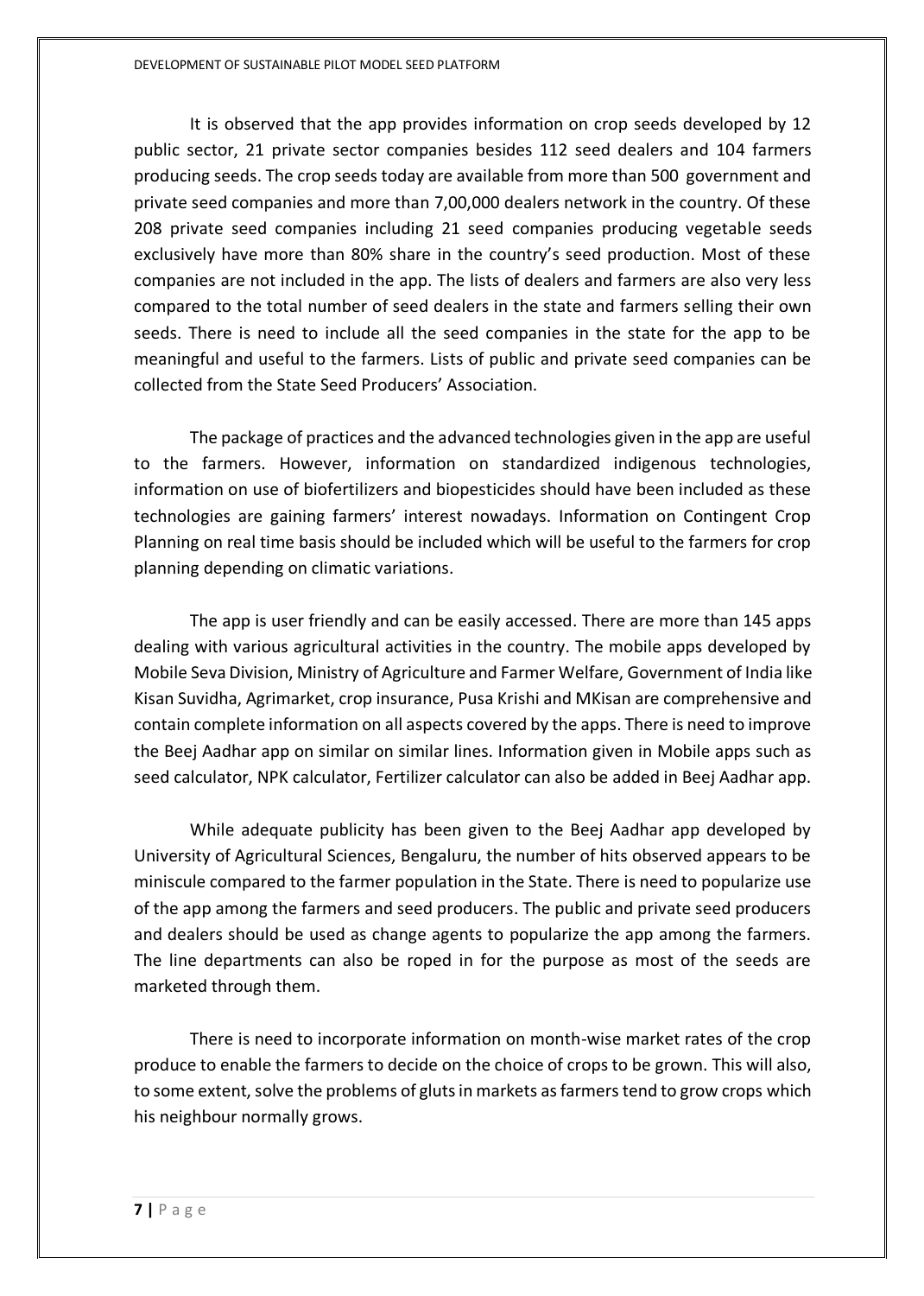While the app is useful to the seed producers as it provides a single platform for introducing new varieties/hybrids to enhance varietal replacement rate, the varieties and hybrids of all crops available from seed companies will be made known to farmers, seed companies are able to access for progressive farmer who are willing to take up quality seed production and there is encouragement for enrollment of more number of dealers which will facilitate to connect large number of farmers, unless information on all the seed producers are available, the information that is culled from the app will be skewed and does not provide comprehensive advantage to the seed producers.

While seed dealers can access information about seed availability from seed companies to meet the farmers demand and information on new varieties/Hybrids which are released by public/private sector, they can supplement the technical information to their customers/ farmers. However, this will be of limited use in the absence of complete information of all seed companies.

In recent years, farmers are more focused on markets for their crop produce. Although, the Beej Aadhar app was supposed to provide market information on regular basis, this task has not been taken up. The real time market information will go a long way in making this app more useful and attractive to farmers.

#### **REFLECTIONS AND RECOMMENDATIONS**

- 1. The Beej Aadhar app developed by the University of Agricultural Sciences, Bengaluru is comprehensive, user friendly and fairly complete. It compares well with similar apps developed for seeds in different states.
- 2. There is need to include information on all public and private seed producers, seed dealers and farmers producing seeds for the app to be useful to the users.
- 3. There is need to improve the Beej Aadhar app on lines similar to apps developed by Mobile Seva Division, Ministry of Agriculture and Farmer Welfare, Government of India like Kisan Suvidha, Agrimarket, crop insurance, Pusa Krishi and MKisan. Information given in Mobile apps such as seed calculator, NPK calculator, Fertilizer calculator can also be added in Beej Aadhar app.
- 4. Most of the private seed companies having more than 80% share in the country's seed production are not included in the app.
- 5. The package of practices and the advanced technologies given in the app are useful to the farmers. However, information on standardized indigenous technologies, information on use of biofertilizers and biopesticides should have been included as these technologies are gaining farmers' interest nowadays.
- 6. Information on Contingent Crop Planning on real time basis should be included which will be useful to the farmers for crop planning depending on climatic variations.